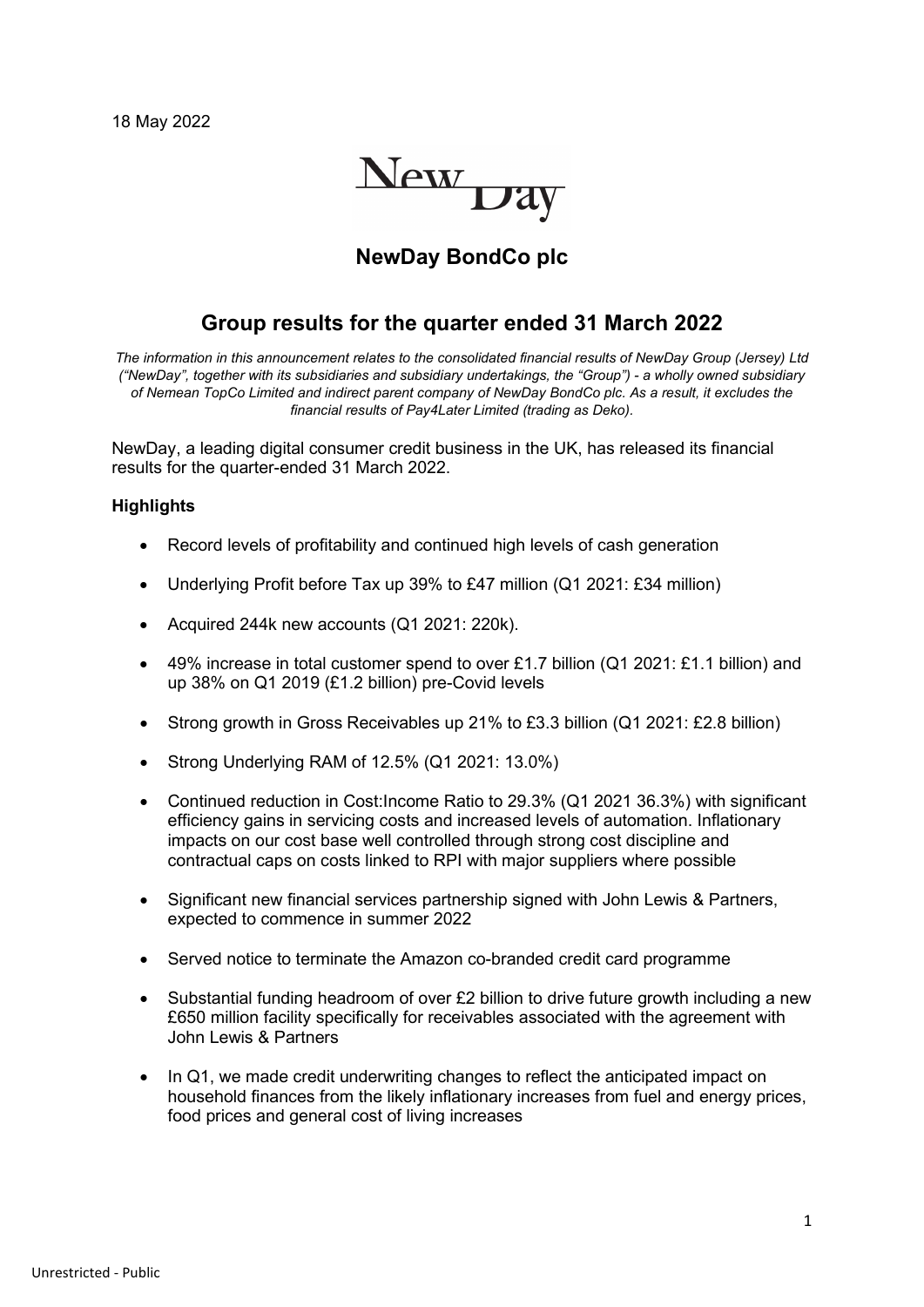#### **Commenting on performance for the period, John Hourican, CEO said:**

*"Our record start to 2022 with strong growth in receivables, profitability and new customer accounts, is evidence of the continued positive momentum in the business. We have a number of achievements to be proud of, not least the signing of the John Lewis contract, a major win for our Merchant business.* 

*"Given the strong momentum in Q1 we remain confident of delivering continued growth as our business continues to build scale and invests for the future.*

*"We are attentive to managing emerging macroeconomic risks such as the cost of living squeeze and interest rate rises. Our sophisticated underwriting models for both new and existing customers allow us to assess the affordability implications of inflation on our customers and keep it under constant review"*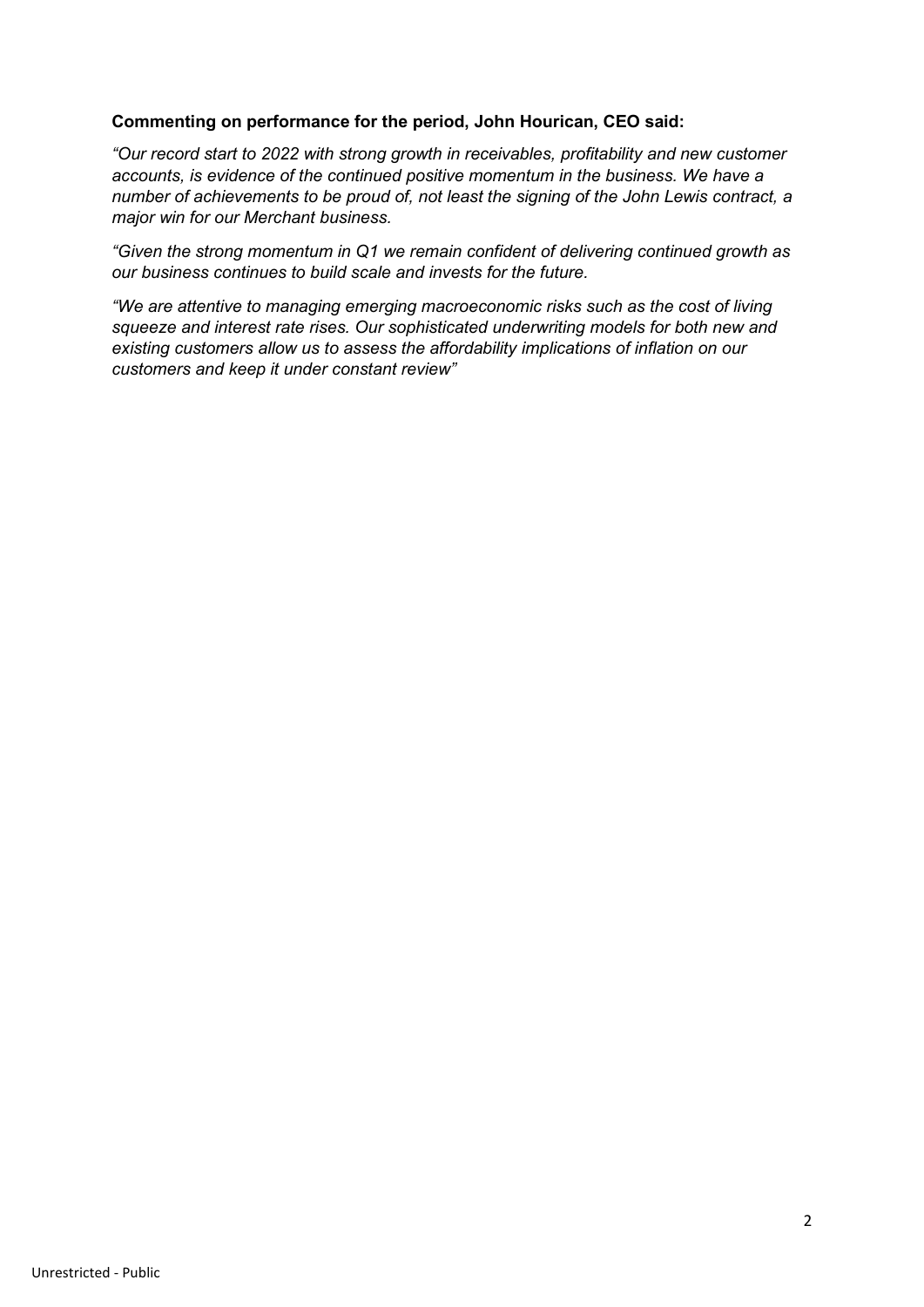# **Summary of financial performance**

|                                         | Quarter-ended 31 March |            |               |
|-----------------------------------------|------------------------|------------|---------------|
| £m                                      | 2022<br>£m             | 2021<br>£m | Variance<br>℅ |
| Interest income                         | 199.4                  | 163.3      | 22%           |
| Cost of funds                           | (19.0)                 | (14.5)     | 31%           |
| Fee and commission income               | 13.6                   | 8.3        | 64%           |
| <b>Net Revenue</b>                      | 194.0                  | 157.1      | 23%           |
| Adjusted Impairment                     | (90.5)                 | (66.6)     | 36%           |
| <b>Underlying Risk-Adjusted income</b>  | 103.5                  | 90.5       | 14%           |
| Servicing costs                         | (22.9)                 | (22.1)     | 4%            |
| Change costs                            | (12.5)                 | (10.4)     | 20%           |
| Marketing and partner payments          | (10.1)                 | (10.5)     | (4%)          |
| <b>Collection fees</b>                  | 7.0                    | 5.4        | 30%           |
| <b>Contribution</b>                     | 65.0                   | 52.9       | 23%           |
| Salaries, benefits, and overheads       | (18.3)                 | (19.4)     | (6%)          |
| Underlying profit before tax            | 46.7                   | 33.5       | 39%           |
| Add back: depreciation and amortisation | 2.7                    | 2.7        |               |
| <b>Adjusted EBITDA</b>                  | 49.4                   | 36.2       | 36%           |

# **Selected Alternative Performance Measures and Operational Metrics**

|                                     | As at 31 March |         |               |
|-------------------------------------|----------------|---------|---------------|
| £m                                  | 2022           | 2021    | Variance<br>% |
|                                     |                |         |               |
| Gross Receivables (£m)              | 3,342          | 2,753   | 21%           |
| Average Gross Receivables (£m)      | 3,310          | 2,779   | 19%           |
| Net Revenue Margin (%)              | 23.4%          | 22.6%   |               |
| Impairment Rate (%)                 | 10.9%          | 9.6%    |               |
| Charge-off Rate (%)                 | 8.5%           | 8.9%    |               |
| Underlying Risk-Adjusted Margin (%) | 12.5%          | 13.0%   |               |
| Cost: Income Ratio (%)              | 29.3%          | 36.3%   |               |
| Servicing Costs Margin (%)          | 2.8%           | $3.2\%$ |               |
| Advance Rate (%)                    | 88.4%          | 88.0%   |               |
| Number of accounts (m)              | 4.7            | 4.8     | (2%)          |
| New accounts (000s)                 | 244            | 220     | 11%           |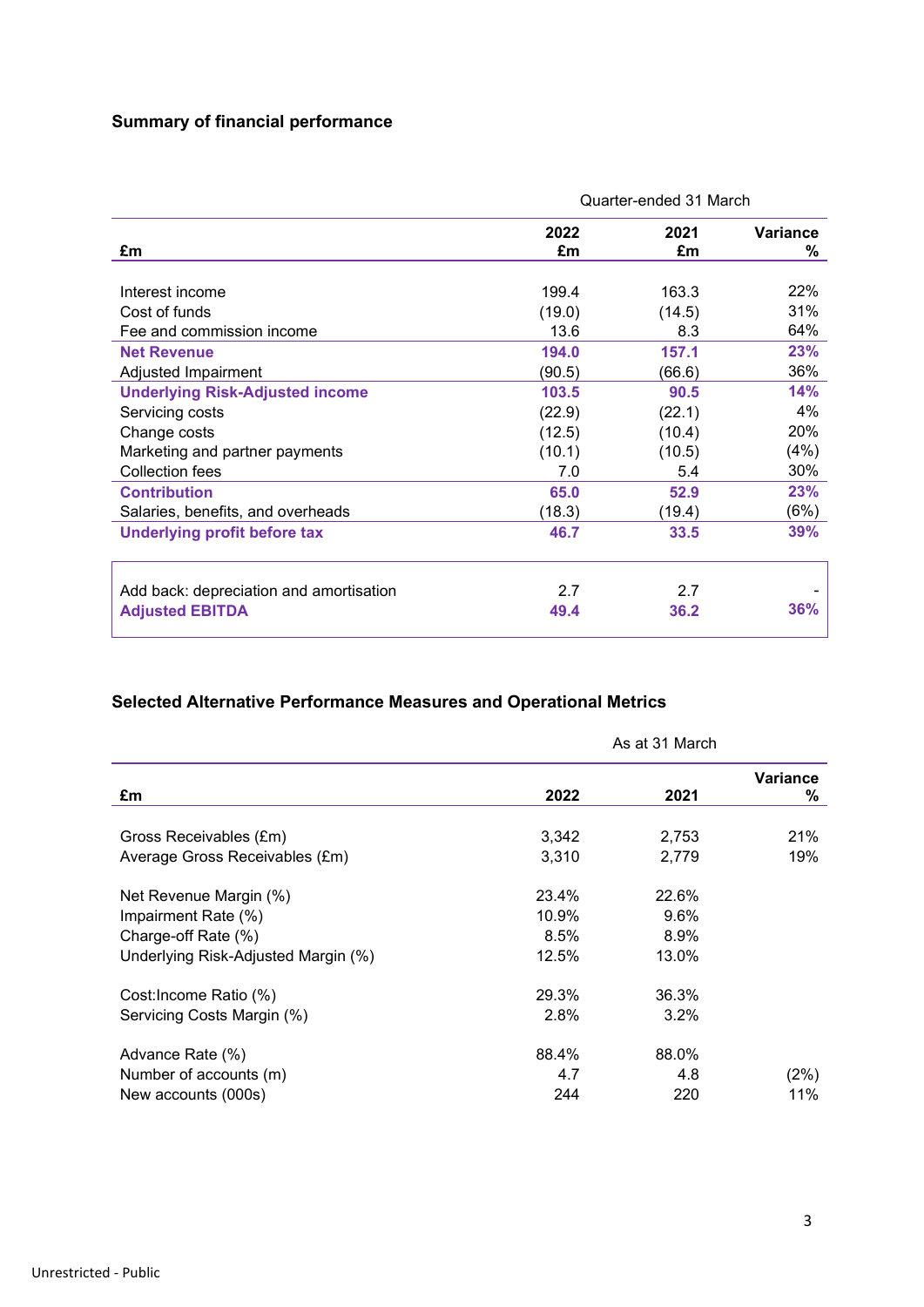### **Enquiries:**

Investor Relations Email: investor.relations@newday.co.uk

Media **Powerscourt** Email: newday@powerscourt-group.com

### **About NewDay**

NewDay is a leading provider of unsecured consumer credit in the UK, providing technologyenabled, highly flexible and innovative products directly to consumers and via its merchant relationships. The Group's product offering includes credit cards and digital revolving credit incorporating BNPL and instalment finance functionality.

NewDay operates multiple direct-to-consumer products through well-known brands such as Aqua, Fluid, Marbles and Bip - the UK's first digital only credit "card".

In its Merchant Offering business, NewDay offers white-labelled credit cards in partnership with well-known brands such as AO.com and Argos. NewDay also offers Newpay, a flexible digital finance offering incorporating BNPL and instalment finance. NewDay's prime and near-prime underwriting capability and 20 years of experience allow it to responsibly say yes to more customers in the UK, making NewDay a merchant partner of choice for leading brands.

NewDay has a clear purpose: to help people move forward with credit. It provides close to 5 million customers with responsible access to credit. NewDay's leading, highly scalable digital platform alongside its proprietary credit decisioning capability allows it to continually innovate within the UK consumer finance sector, unlocking competitive advantage and developing products that meet customer and merchants' changing needs.

### **Results presentation**

A conference call for analysts and investors will be held at 10:30am on 18 May 2022. Please register using the following link:

**<https://cossprereg.btci.com/prereg/key.process?key=PA7Y99GQV>**

Upon registration which you will be provided with dial-in numbers and passcodes to join the conference.

The presentation will be made available on the NewDay website at: www.newday.co.uk/investors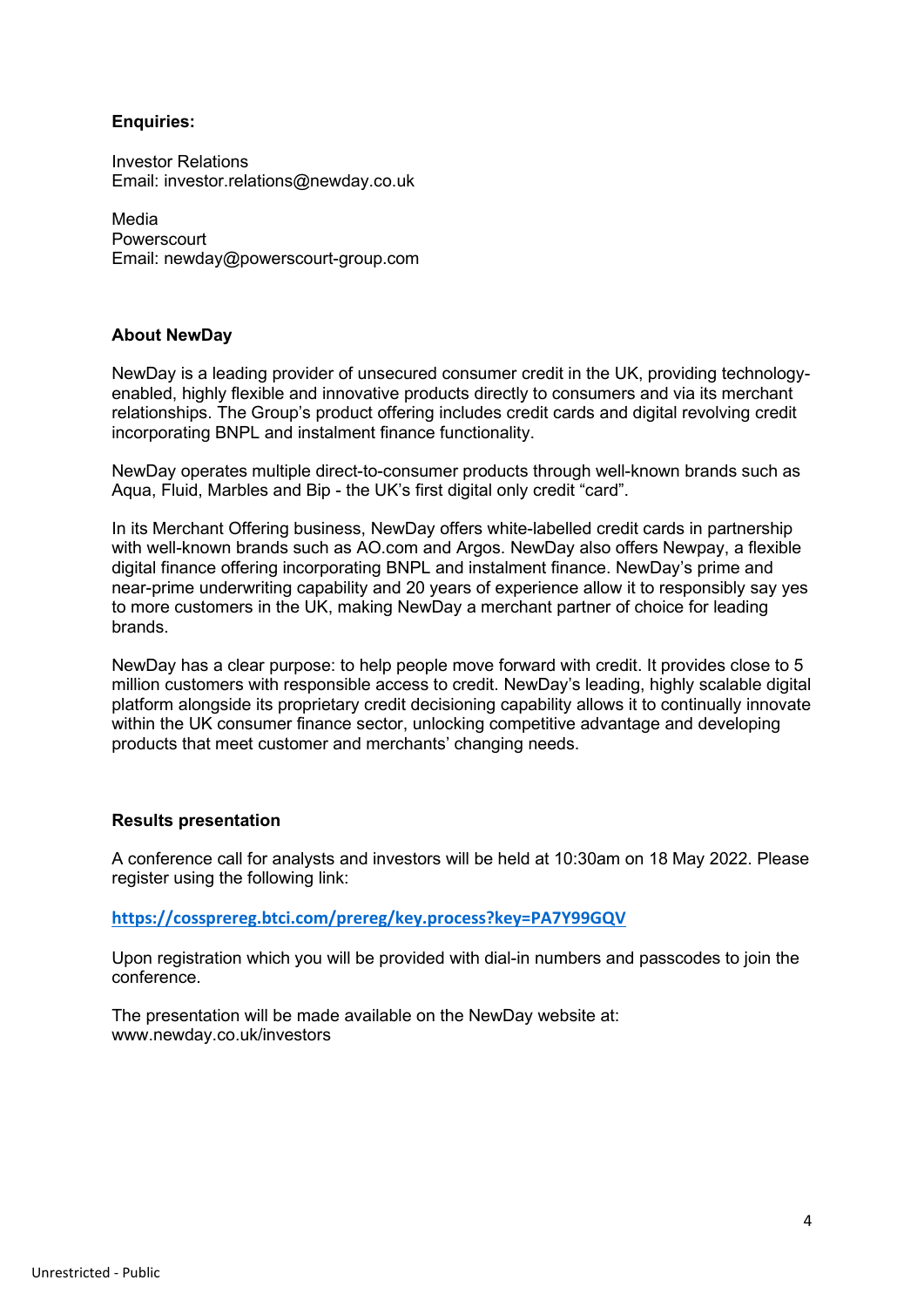#### **Important disclaimer**

Certain financial data included in this announcement consists of "non-IFRS financial measures". These non-IFRS (International Financial Reporting Standards) financial measures, as defined by NewDay, may not be comparable to similarly-titled measures as presented by other companies, nor should they be considered as an alternative to the historical financial results or other indicators of NewDay's cash flow based on IFRS. Even though the non-IFRS financial measures are used by management to assess NewDay's financial position, financial results and liquidity and these types of measures are commonly used by investors, they have important limitations as analytical tools, and you should not consider them in isolation or as superior to or substitutes for analysis of NewDay's financial position or results of operations as reported under IFRS. These non-IFRS financial measures have not been audited. The inclusion of such non-IFRS financial measures in this announcement or any related presentation should not be regarded as a representation or warranty by NewDay, any member of the Group, any of their respective affiliates, advisors or representatives or any other person as to the accuracy or completeness of such information's portrayal of the financial condition or results of operations of NewDay and should not be relied upon when making an investment decision.

This announcement may contain forward-looking statements. All statements other than statements of historical fact included in this announcement are forward-looking statements. Forward-looking statements express NewDay's current expectations and projections relating to their financial condition, results of operations, plans, objectives, future performance and business. These statements may include, without limitation, any statements preceded by, followed by or including words such as "aim," "anticipate," "believe," "can have," "could," "estimate," "expect," "intend," "likely," "may," "plan," "project," "should," "target," "will," "would" and other words and terms of similar meaning, the negative thereof or other variations or comparable terminology, or by discussions of strategy, plans, objectives, goals, future events or intentions. Such forward-looking statements involve known and unknown risks, uncertainties and other important factors beyond NewDay's control (including, but not limited to, the effects of the COVID-19 pandemic and uncertainties about its impact and duration) that could cause NewDay's actual results, performance or achievements to be materially different from the expected results, performance or achievements expressed or implied by such forward-looking statements. Such forward-looking statements are based on numerous assumptions regarding NewDay's present and future business strategies and the environment in which it will operate in the future. You acknowledge that circumstances may change and the contents of this announcement may become outdated as a result. Further information on the primary risks of the business and the Group's risk management process is set out in the Risk Management and Mapping Our Risks sections of the 2021 Annual Report and Financial Statements; these are available at www.newday.co.uk. All forward-looking statements made on or after the date of this announcement and attributable to NewDay or any member of the Group are expressly qualified in their entirety by the primary risks set out in these documents. Many of these risks are, and will be, exacerbated by the COVID-19 pandemic and any further disruption to the consumer credit market and economic environment as a result.

The information contained in this announcement should be considered in the context of the circumstances prevailing at the time and will not be updated to reflect material developments that may occur after the date of this announcement. The information and opinions in this announcement are provided as at the date of this announcement and are subject to change without notice. None of NewDay, any member of the Group, any of their respective affiliates, advisors or representatives or any other person shall have any liability whatsoever (in negligence or otherwise) for any loss howsoever arising from any use of this announcement or its contents or otherwise arising in connection with this announcement, or any action taken by you or any of your officers, employees, agents or associates on the basis of the information in this announcement.